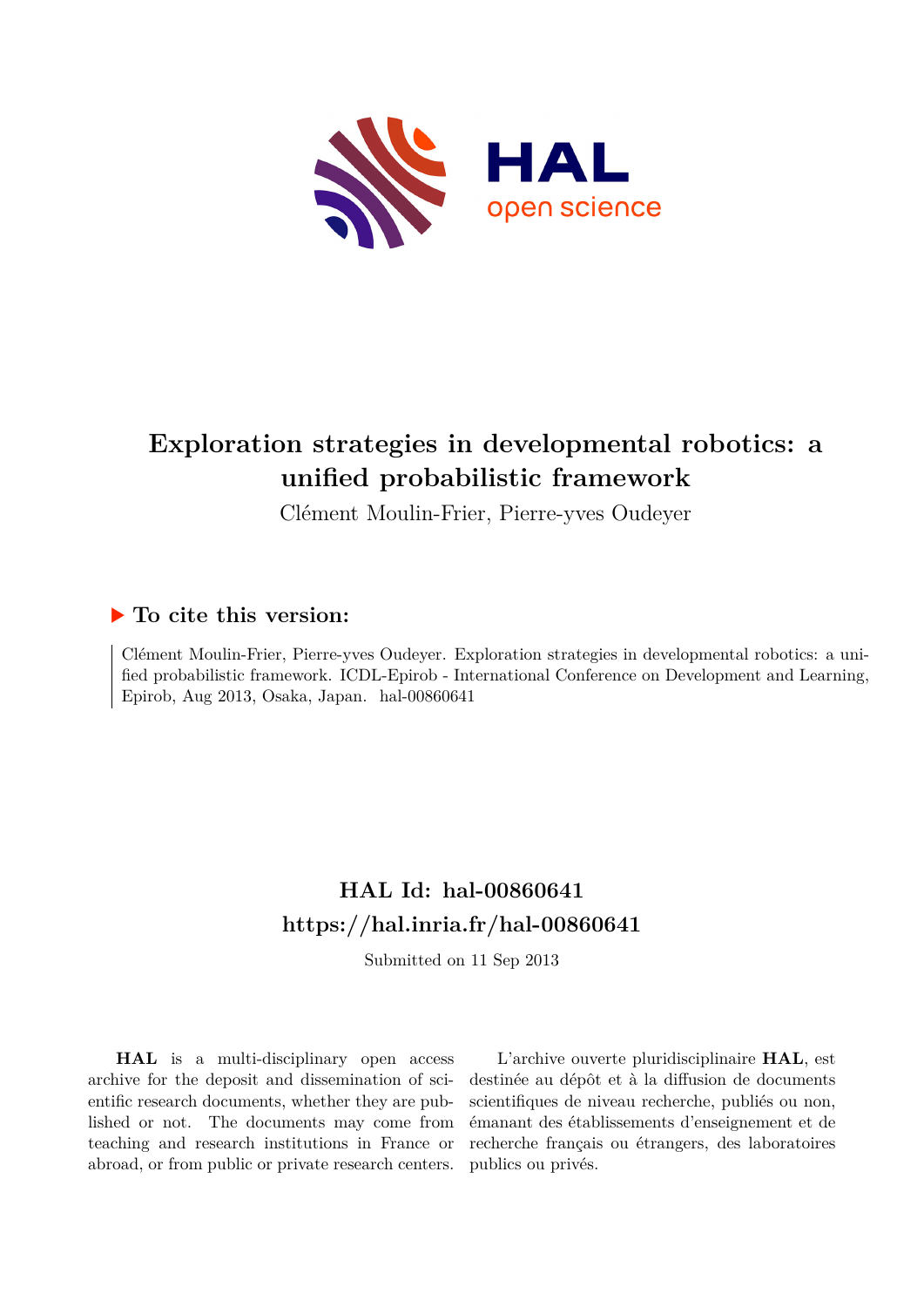# Exploration strategies in developmental robotics: a unified probabilistic framework

Clément Moulin-Frier Flowers team, Inria / ENSTA-Paristech, France Email:clement.moulin-frier@inria.fr

*Abstract*—We present a probabilistic framework unifying two important families of exploration mechanisms recently shown to be efficient to learn complex non-linear redundant sensorimotor mappings. These two explorations mechanisms are: 1) goal babbling, 2) active learning driven by the maximization of empirically measured learning progress. We show how this generic framework allows to model several recent algorithmic architectures for exploration. Then, we propose a particular implementation using Gaussian Mixture Models, which at the same time provides an original empirical measure of the competence progress. Finally, we perform computer simulations on two simulated setups: the control of the end effector of a 7-DoF arm and the control of the formants produced by an articulatory synthesizer.

#### I. INTRODUCTION

The learning of sensorimotor tasks, for example reaching objects with the hand or controlling the shape of a vocal tract to produce particular sounds, involves the learning of complex sensorimotor mappings. This latter generally requires to build a model of the relationships between parts of the sensorimotor space. For example, one might need to predict the positions of the hand knowing the joint configurations, or to control the shape the vocal tract to produce the sound of particular words.

Let us introduce the problem more formally. A learning agent interacts with a surrounding environment through motor commands M and sensory perceptions S. We call  $f : M \to S$ the unknown function defining the physical properties of the environment, such that when the agent produces a motor command  $m \in M$ , it then perceives  $s \in S$ . Classical robotic problems are e.g. the prediction of the sensory effect of an intended motor command through a forward model  $f : M \rightarrow S$ , or the control of the motor system to reach sensory goals through an inverse model  $f^{-1}$  :  $S \rightarrow M$ . The agent has to learn such models by collecting  $(m, s)$  pairs through its interaction with the environment, i.e. by producing  $m \in M$  and observing  $s = f(m)$ . These learning processes are often difficult for several reasons:

- the agent has to deal with uncertainties both in the environment and in its own sensorimotor loop;
- $M$  and  $S$  can be highly dimensional, such that random sampling in M to collect  $(m, s)$  pairs can be a long and fastidious process;
- $f$  can be strongly non-linear, such that the learning of  $\hat{f}$  from experience is not trivial;
- $f$  can be redundant (many  $M$  to one  $S$ ), such that the learning of  $\tilde{f}^{-1}$  is an ill-posed problem ( $f^{-1}$  does not

Pierre-Yves Oudeyer Flowers team, Inria / ENSTA-Paristech, France Email:pierre-yves.oudeyer@inria.fr

#### exist, or cannot be directly recovered from  $f$ ).

When a learning process faces these issues, random motor exploration (or motor babbling) in  $M$  is not a realist exploration strategy to collect  $(m, s)$  pairs. Due to high dimensionality, data are precious whereas, due to non-linearity and/or redundancy, data are not equally useful to learn an adequate forward or inverse model.

Two important families of exploration mechanisms recently shown to be efficient to learn complex non-linear redundant sensorimotor mappings. The first one concerns the space in which the learning agent chooses points to explore, what we will call the *choice space*. Previous models [1], [2] have shown that learning redundant inverse models could be achieved more efficiently if exploration was driven by goal babbling (choice space:  $S$ ), triggering reaching, rather than direct motor babbling (choice space:  $M$ ). Goal babbling is especially efficient to learn highly redundant mappings (e.g. the inverse kinematics of a high dimensional arm). At each time step, the agent chooses a goal  $s<sub>g</sub>$  in the sensory space S (e.g. uniformly), uses the current knowledge of an inverse model to infer a motor command  $m \in M$  to reach  $s_q$ , observes the corresponding consequence  $s = f(m)$  and update its inverse model according to the newly collected  $(m, s)$  pair. This exploration strategy allows the agent to cover the goal space more efficiently, avoiding to waist time in redundant parts of the sensorimotor space (e.g. executing many motor commands that actually reach the same goal). The second principle comes from the field of active learning, where exploration strategies are conceived as an optimization process. Samples in the input space (M in our sensorimotor framework) are collected in order to minimize a given property of the learning process, e.g. the uncertainty [3] or the prediction error [4] of the model. This allows the agent to focus on parts of the sensorimotor space in which exploration is supposed to improve the quality of the model.

Combining both principles, recent works grounded in developmental psychology have concentrated on defining *empirical measures* of interest, either in the motor M or sensory S spaces. Computational studies have shown the importance of developmental mechanisms guiding exploration and learning in high-dimensional  $M$  and  $S$  spaces and with highly redundant and non-linear  $f$  [5], [2]. Among these guiding mechanisms, intrinsic motivations, generating spontaneous exploration in humans [6], [7], have been transposed in curiosity-driven learning machines [8], [9], [10] and robots [5], [2] and shown to yield highly efficient learning of inverse models in highdimensional redundant sensorimotor spaces [2], [11]. Efficient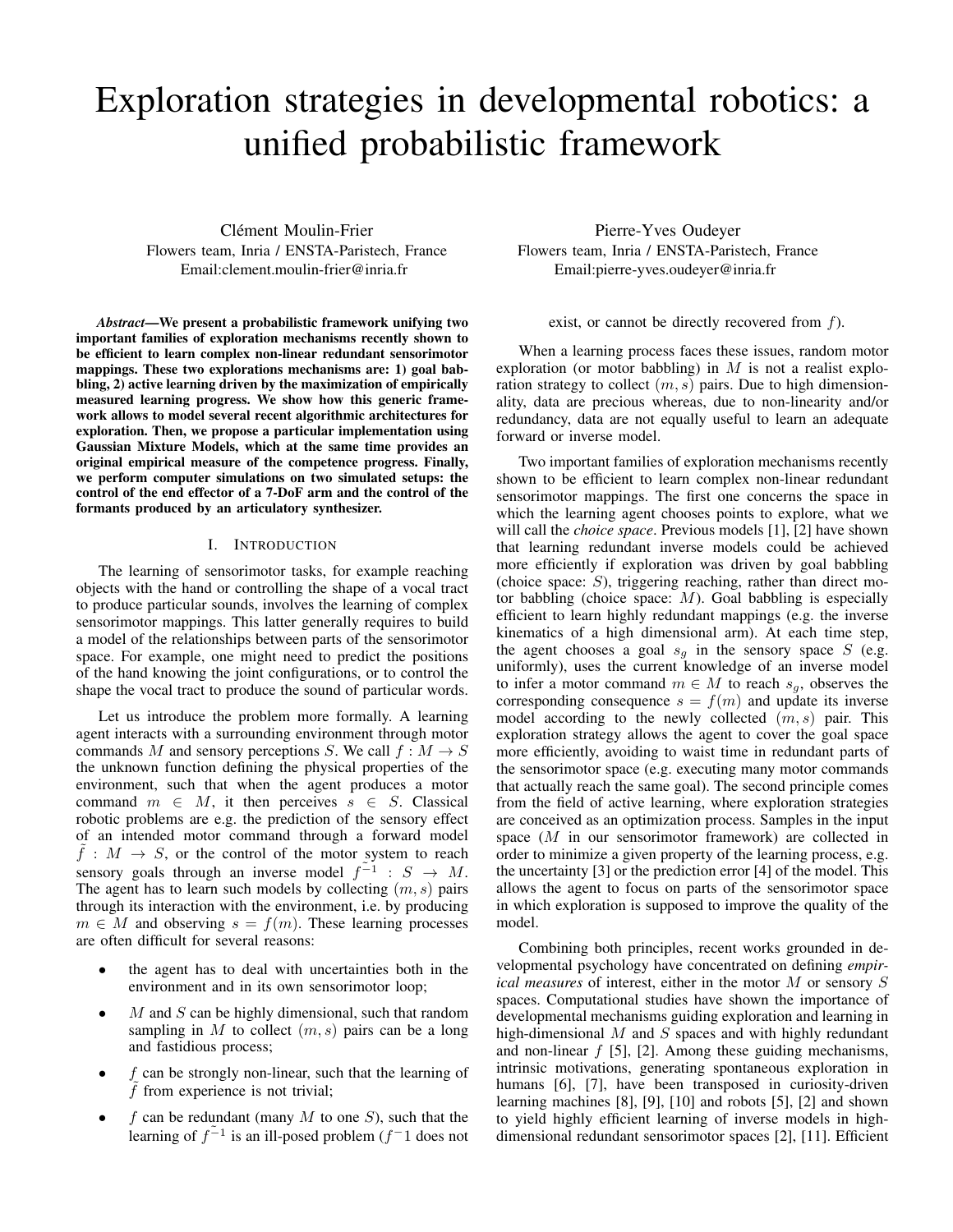versions of such mechanisms are based on the active choice of learning experiments that maximize learning *progress*, for e.g. improvement of predictions or of competences to reach goals [8], [5]. This automatically drives the system to explore and learn first easy skills, and then explore skills of progressively increasing complexity. Such intrinsically motivated exploration was also shown to generate automatically behavioural and cognitive developmental structures sharing interesting similarities with infant development [5], [12], [13], [14]. This approach is grounded in psychological theories of intrinsic motivations [6], [15], explores several fundamental questions about curiositydriven open-ended learning in robots [5], and allows to generate some novel hypotheses for the explanation of infant development, regarding behavioural [13], cognitive [12] and brain circuitry [16] issues.

This article extends previous modeling and results of the authors [17]. In the next section we describe several exploration strategies proposed in the literature to efficiently learn complex sensorimotor mappings. Then Section III offers an integration of these strategies into a unified probabilistic framework. In Section IV we implement this general formal framework using Gaussian mixture models. In particular, we suggest an original implementation of the empirical measure of the competence progress. Section V validates our approach on two developmental robotics experiments. The first one qualitatively shows how coherent developmental trajectories can emerge from the model in a setup involving a 7-DoF simulated arm. The second one uses an articulatory synthesizer (a model of the human vocal tract able to compute auditory features from articulatory commands), and shows quantitative performance comparisons of various exploration strategies on a control task.

#### II. EXPLORATION STRATEGIES

Systematic comparisons of various exploration strategies have been performed [2], [11]. These strategies differ in the way the agent iteratively collects  $(m, s)$  pairs to learn forward and/or inverse models (comparing random vs. competence progress based exploration, in either motor M or sensory S choice spaces). These strategies are summarized below (the original name of the corresponding algorithm appears in parenthesis).

- Random motor exploration (ACTUATOR-RANDOM): at each time step, the agent randomly chooses an articulatory command  $m \in M$  (choice space: M), produces it, observes  $s = f(m)$  and updates its sensorimotor model according to this new experience  $(m, s)$ .
- Random goal exploration (SAGG-RANDOM): at each time step, the agent randomly chooses a goal  $s_g \in S$  (choice space: S) and tries to reach it by producing  $m \in M$  using an inverse model  $f^{-1}$  learned from previous experience. It observes the corresponding sensory consequence  $s = f(m)$  and updates its sensorimotor model according to this new experience  $(m, s)$ .
- Active motor exploration (ACTUATOR-RIAC): at each time step, the agent chooses a motor command  $m$  by maximizing an interest value in  $M$  based on

an empirical measure of the competence progress in prediction in its recent experience. The agent uses a forward model  $\tilde{f}$  learned from its past experience to make a prediction  $s_p \in S$  for the motor command m. It produces m and observe  $s = f(m)$ . The agent updates its sensorimotor model according to the new experience  $(m, s)$ . A measure of competence is computed from the distance between  $s_n$  and s, which is used to update the interest model in the neighborhood of m.

Active goal exploration (SAGG-RIAC): at each time step, the agent chooses a goal  $s_q$  by maximizing an interest value in S based on an empirical measure of the competence progress to reach goals in its recent experience. It tries to reach  $s_g$  by producing  $m \in M$ using a learned inverse model  $\tilde{f}^{-1}$ . It observes the corresponding sensory consequence  $s \in S$  and updates its sensorimotor model according to this new experience  $(m, s)$ . A measure of competence is computed from the distance between  $s_g$  and s, which is used to update the interest model in the neighborhood of  $s_q$ .

In the two active strategies, the measure of interest was obtained by recursively splitting the choice space (M in ACTUATOR-RIAC, S in SAGG-RIAC) into sub-regions during the agent life. Each region maintains its own empirical measure of competence progress from its competence history in a relative time window. The competence is defined as the opposite of the distance between  $s_p$  and s (i.e.  $-\Vert s_p - s \Vert_2$ ) in the active motor strategy, between  $s_g$  and s (i.e.  $-\|s_g - s\|_2$ ) in the active goal one.

With the goal of unification, we can extract the following general principles from these strategies.

- Whatever the strategy used, the agent has to sample points in a given space. This space is  $M$  for the first and the third strategy, S for the second and the fourth. We call it the *choice space* X.
- In all but the first strategy, the agent has to make an inference from the choice space  $X$  to its "complement" in  $M \times S$  (which is S if  $X = M$  and M if  $X = S$ ). We call this latter the *inference space* Y .
- In the active exploration strategies, the agent has to maintain an empirical measure of interest in the choice space  $X$ . In the other strategies, the agent makes a random sampling in  $X$ .

Table I thus suggests to classify these four strategies along two dimensions. The first one corresponds to the choice space  $X$ , which is here either  $M$  (motor strategies) or  $S$ (goal strategies). The second dimension is the kind of interest measure used by this agent at each time step to choose a point in its choice space, either uniform leading to a random sampling in  $X$  (random strategies), or based on empirical measurements, here the competence progress in prediction or control (active strategies).

#### III. PROBABILISTIC MODELING

The general principles we extracted in the previous section make the probabilistic framework appear as a good candidate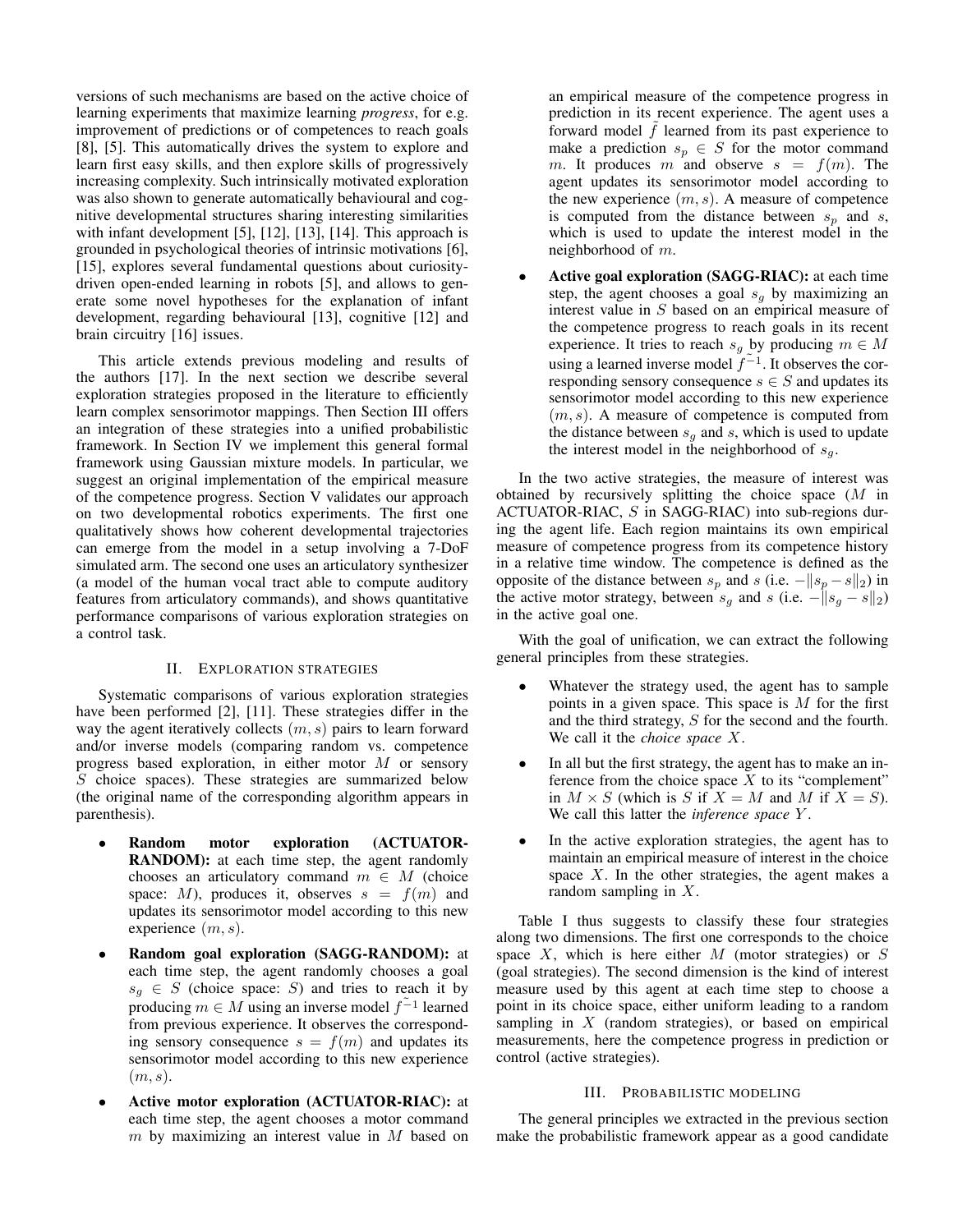TABLE I. *Exploration strategies classification.*

| choice<br>space $X$ | Interest measure                              |                                             |
|---------------------|-----------------------------------------------|---------------------------------------------|
|                     | Uniform sampling                              | Competence-progress                         |
|                     | Random motor exploration<br>(ACTUATOR-RANDOM) | Active motor exploration<br>(ACTUATOR-RIAC) |
| $\overline{S}$      | Random goal exploration<br>(SAGG-RANDOM)      | Active goal exploration<br>(SAGG-RIAC)      |

to provide a general model which encompasses all the suggested exploration strategies.

The notations and principles of this formalization are inspired by  $[18]$ ,  $[19]$ . Upper case A denotes a probabilistic variable, defined by its continuous, possibly multidimensional and bounded domain  $\mathcal{D}(A)$ . The conjunction of two variables  $A \wedge B$  can be defined as a new variable C with domain  $\mathcal{D}(A) \times \mathcal{D}(B)$ . Lower case a will denote a particular value of the domain  $\mathcal{D}(A)$ .  $p(A | \omega)$  is the probability distribution over A knowing some preliminary knowledge  $\omega$  (e.g. the parametric form of the distribution, a learning set ...). Practically,  $\omega$ will serve as a model identifier, allowing to define different distributions of the same variable, and we will often omit it in the text although it will be useful in the equations.  $p(A \mid B \mid \omega)$ is the probability distribution over  $A \wedge B$ .  $p(A | [B = b] \omega)$  is the conditional distribution over A knowing a particular value b of another variable B (also noted  $p(A \mid b\omega)$ ) when there is no ambiguity on the variable  $B$ ). For simplicity, we will often confound a variable and its domain, saying for example *"the probability distribution over the space* A*"*.

Considering that we know the joint probability distribution over the whole sensorimotor space,  $p(M S | \omega_{SM})$ , Bayesian inference provides the way to compute every conditional distribution over  $M \wedge S$ . In particular, we can compute the conditional distribution over  $Y$  knowing a particular value  $x$  of  $X$ , as long as X and Y correspond to two complementary subdomains of  $M \wedge S$  (i.e. they are disjoint and  $X \wedge Y = M \wedge S$ ). Thus, the prediction of  $s_p \in S$  from  $m \in M$  in the active motor exploration strategy, or the control of  $m \in M$  to reach  $s_q \in S$  in the active or random goal exploration strategies, correspond to the probability distributions  $p(S \mid M \omega_{SM})$  and  $P(M \mid S \omega_{SM})$ , respectively. More generally, whatever the choice and inference spaces  $X$  and  $Y$ , as long as they are disjoint and that  $X \wedge Y = M \wedge S$ , Bayesian inference allows to compute  $p(Y \mid X \omega_{SM})$ .

Such a probabilistic modeling is also able to express the interest model, that we will call  $\omega_I$ , such that the agent draws points in the choice space  $X$  according to the distribution  $p(X \mid \omega_I)$ . In the random motor and goal exploration strategies, this distribution is uniform, whereas it is a monotonically increasing function of the empirical interest measure in the case of the active exploration strategies. We will provide more details about the way to iteratively compute  $p(M S | \omega_{SM})$ and  $p(X \mid \omega_I)$  from the experience of the agent in the next section.

Given this probabilistic framework, Algorithm 1 describes our generic exploration algorithm.

Line 1 defines the choice space of the exploration strategy. For example  $X$  is set to  $M$  for the motor strategies and to  $S$  for the goal strategies described in Section II, but the formalism

#### Algorithm 1 Generic exploration algorithm

|    | 1: set choice space $X$             |
|----|-------------------------------------|
|    | $2:$ while true do                  |
| 3: | $x \sim p(X \mid \omega_I)$         |
|    | 4: $y \sim p(Y \mid x \omega_{SM})$ |
| 5: | $m = M((x, y))$                     |
|    | 6: $s = exec(m)$                    |
| 7: | $update(\omega_{SM}, (m, s))$       |
| 8: | $update(\omega_I, (x, y, m, s))$    |
|    | $9:$ end while                      |

can also deal with any part of  $M \wedge S$  as the choice space. Line 3, the agent draws a point  $x$  in the choice space  $X$ according to the current state of its interest model  $\omega_I$ , through the probability distribution  $p(X \mid \omega_I)$  encoding the current interest over  $X$ . This distribution is uniform in the case of the random strategies and related to the competence progress in prediction or control in the active strategies of Section II. Line 4, the agent draws a point  $y$  in the inference space  $Y$ (remember that Y is such that  $X \wedge Y = M \wedge S$ ) according to the distribution  $p(Y \mid x \omega_{SM})$ , using Bayesian inference on the joint distribution  $p(M S | \omega_{MS})$ . If  $X = M$ , and therefore  $Y = S$ , this corresponds to a prediction tasks  $p(S | [M = x])$ ; if  $X = S$ , and therefore  $Y = M$ , this corresponds to a control task  $p(M | [S = x])$ . Line 5, the agent extracts the motor part m of  $(x, y)$ , noted  $M((x, y))$ , i.e. x if  $X = M$ , y if  $X = S$ . Line 6, the agent produces m and observe  $s = exec(m)$ , i.e.  $s = f(m)$  with possible sensorimotor constraints and noises. Line 7 the agent updates its sensorimotor model according to its new experience  $(m, s)$ . Line 8 the agent updates its interest model according to the choice and inference  $(x, y)$  it made and its new experience  $(m, s)$ .

In this framework, we are able to more formally express each algorithm presented in Section II. The random motor strategy (ACTUATOR-RANDOM) is the simpler case where the choice space is  $X = M$  and the interest model of line 3 is set to a uniform distribution over  $X$ . Inference in line 4 is here useless because motor extraction (line 5) will return the actual choice  $x$  and that there is no need to update the interest model in line 8. The active motor strategy (ACTUATOR-RIAC) differs from the previous one by the interest model of line 3 which favors regions of  $X (= M)$  maximizing the competence progress in prediction. This latter is computed at the update step of line 8 using the history of previous competences, defined as the opposite differences between the prediction  $y \in Y$  computed on line 4 (with  $Y = S$ ) and the actual realization  $s \in S$  of line 6. The random goal strategy (SAGG-RANDOM) is the case where the interest model is uniform and the choice space is  $S$ , implying that the inference corresponds to a control task to reach  $x \in X$  by producing  $y \in Y$  (with  $X = S$  and therefore  $Y = M$ ). Finally, the active goal strategy (SAGG-RIAC) differs from the previous one by the interest model which favors regions of  $X (= S)$ maximizing the competence progress in control. This latter is computed in the same way that for ACTUATOR-RIAC, except that the opposite difference is here between the chosen goal  $x \in X$  and the actual realization  $s \in S$  (with  $X = S$ ).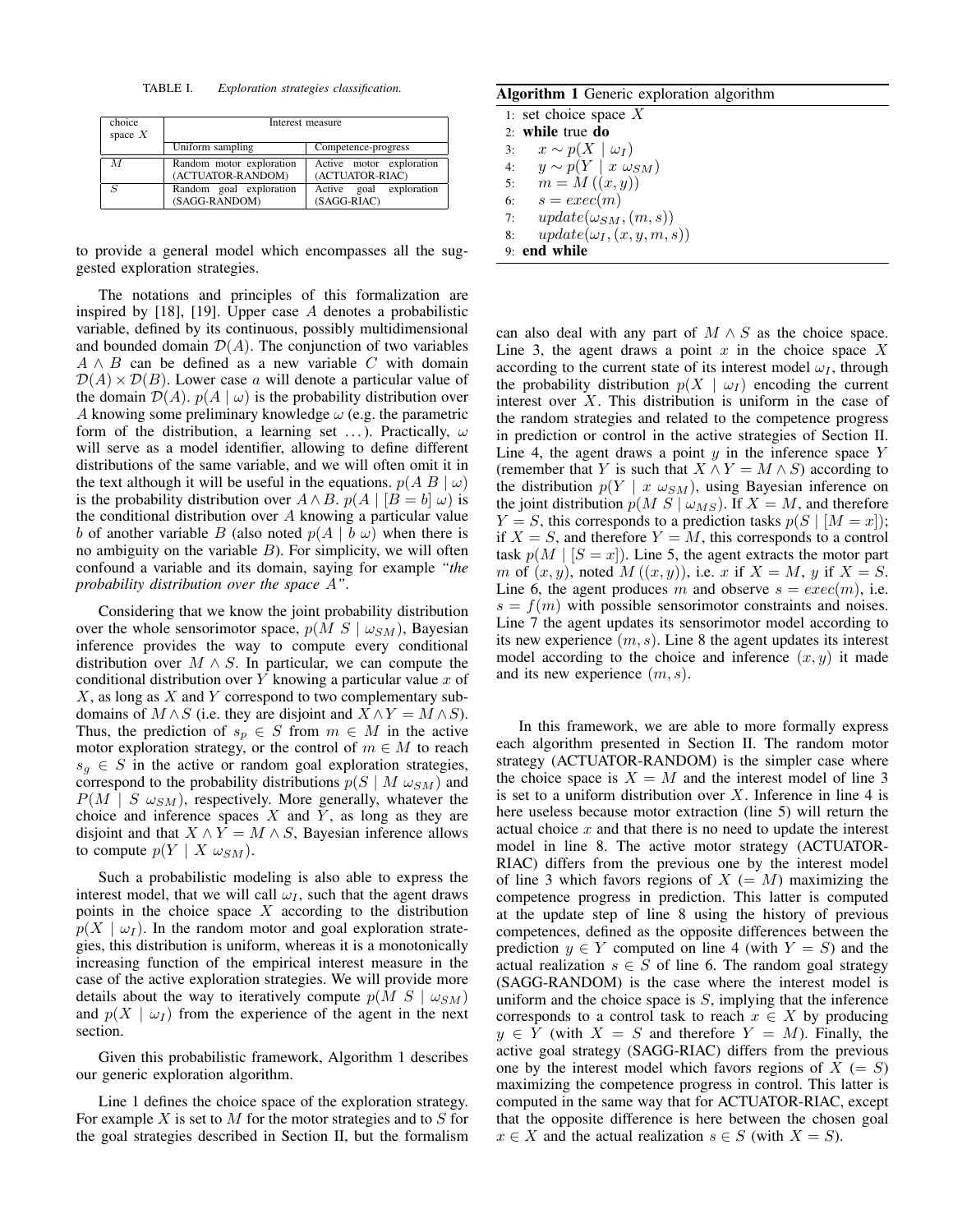#### IV. IMPLEMENTATION WITH GAUSSIAN MIXTURE MODELS

In the present paper, we only provide the principles of our implementation of the sensorimotor  $p(M \mid S \mid \omega_{SM})$ and interest  $p(X \mid \omega_I)$  distributions, and leave its detailed description to a further paper. Both the sensorimotor and the interest distributions involve learning of Gaussian mixture models (GMM) using the Expectation-Maximization (EM) algorithm [20]. The values of the parameters we will use in the experiments of the next section appear in parenthesis.

 $p(M S \mid \omega_{SM})$  involves  $K_{SM}$  (=28) components (i.e. it corresponds to a weighted sum of  $K_{SM}$  Gaussian distributions). It is learnt using an online version of EM proposed by [21] where incoming data are considered in lots in an incremental manner. Each update corresponds to line 7 of Algorithm 1 but is executed once each  $sm\_step$  (=400) iterations of Algorithm 1. The  $\omega_{SM}$  model is thus refined incrementally during the agent life, updating it each time  $sm\_step$  new  $(m, s)$  pairs are collected. Moreover, we adapted this online version of EM to introduce a *learning rate* parameter  $\alpha$  (from 0.1 to 0.01 in a logarithmic decreasing manner over time), allowing to set the relative weight of the new learning data with respect to the old ones.

 $p(X | \omega_I)$  is a uniform distribution in the random strategies, whereas it has to reflect an interest measure in the active strategies, which is here related to an empirical measure of the *competence progress*. For this aim, we compute a measure of competence for each 4-tuple  $(x, y, m, s)$  collected at each iteration of Algorithm 1. We define the competence  $c$  of each iteration as  $c = e^{-\|(x,y)-(m,s)\|_2}$ , i.e. the exponential of the opposite of the Euclidean distance between the concatenation of the choice and inference points  $(x, y)$  and the actual realization  $(m, s)$  (remember that  $X \wedge Y = M \wedge S$ ). As  $m = M((x, y))$  (line 5 of Algorithm 1), we actually have  $c = e^{-\|S((x,y)) - s\|_2}$ , where  $S((x,y))$  is the sensory part of  $(x, y)$ . Thus, each episode is associated with a tuple  $(t, x, c)$ , where  $t$  is the (normalized) time index of the iteration. We then consider the competence progress as a correlation between time and competence (the higher the correlation, the higher the competence progress). For this aim, we learn the joint distribution of this data  $p(T \mid X \mid C \mid \omega_{TXC})$  (where T and  $C$  are the mono-dimensional variables defining the time and competence domains, with values in  $\mathbb{R}^+$ ) using a classical version of EM on a GMM of  $K_I$  (=12) components using the last  $sm\_step$   $*$   $im\_step$  tuples  $(t, x, c)$ , on the time window corresponding to the last  $im\_step (=12)$  updates of the sensorimotor model. After convergence of the EM algorithm, we bias the result by setting the a priori distributions of the model  $\omega_{TXC}$  (i.e. the weight of each Gaussian) to the resulting value of the covariance between  $t$  and  $c$  (normalized to sum up to 1 and considering only the positive correlations). Finally, the interest model  $p(X | \omega_I)$  corresponds to the Bayesian inference  $p(X \mid [T = t^+] \omega_{TXC})$ , where  $t^+$  is the time index of the future update of the sensorimotor model (e.g. if the  $t$  values of the learning set are  $\{1, \ldots, n\}$ , then  $t^+ = n + 1$ ). This allows line 3 of Algorithm 1 to sample values in regions of  $X$  which maximize the expected competence progress at the next update of the sensorimotor model.



Fig. 1. The 7-DoF simulated arm. Yellow (or light gray) area shows the reachable space of the end effector in the 2-D plan. It corresponds to the position of the end effector for 100,000 motor configurations uniformly sampled in the 7-D motor space. Red (or dark gray) lines show 10 particular arm configurations randomly chosen in this set.

#### V. RESULTS

This section presents two developmental robotics experiment to show (A) how the implementation of the competence progress measure as a correlation between time and competence can lead to coherent developmental trajectories and (B) how our probabilistic framework allows to compare various exploration strategies in a unified way. Note however that these results are preliminary and mainly illustrative, and that more thorough analysis are still to be done.

#### *A. Experiment 1: developmental trajectories on a 7-DoF arm*

This experiment involves a motor space M corresponding to the 7 joint angles of a simulated arm constrained on a 2-D plan. Each segment is 2/3 shorter than the previous one and the total length is 1. The sensory space  $S$  corresponds to the 2-D Cartesian coordinates on the plan of the end effector. Joint angles are constrained in the range  $[-\pi/3, \ldots, \pi/3]$ . Figure 1 illustrates this sensorimotor space. We observe that random motor configurations favors positions of the end effector "in front of the agent" (high values on the abscissa) due to the redundancy of the sensorimotor mapping in this area.

With this experiment, we want to qualitatively evaluate our original measure of competence progress as a correlation between time and competence. Figure 2 shows the evolution of the reached and choice points in a simulation implementing an active goal exploration strategy (bottom-right cell of Table I, i.e.  $X = S$  and  $p(X | \omega_I)$  reflects the competence progress as defined in Section IV). We observe that the system explores the positions that the end effector is able to reach in a developmental manner. In the first two plots (top-left and topmiddle), the agent sets sensory goals corresponding to "easy configurations" in front of him (similar to those displayed in Figure 1). Then, it progressively sets goals in part of the space harder to reach, i.e. behind him (but still continues to explore easier parts, a possible reason being a tendency of our adapted version of the EM algorithm to forget previously learned data).

#### *B. Experiment 2: performance comparison on a vocal control task*

This experiment involves the articulatory synthesizer of the DIVA model described in [22]. This synthesizer is based on the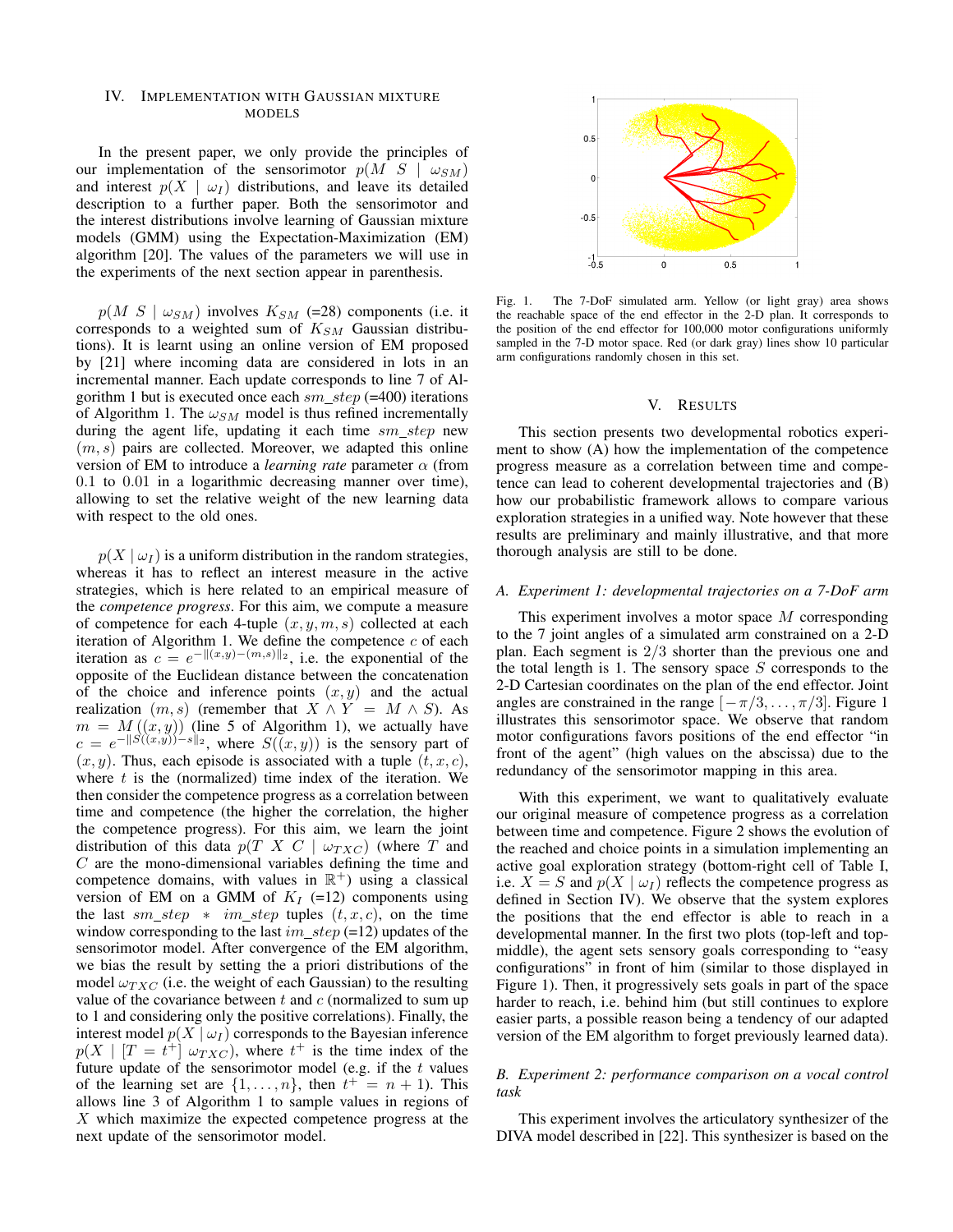

Fig. 2. Visualization of the reached points and interest distribution evolution over time in the active goal strategy on the 7-DoF arm experiment. Each plot represents the state of the reached points and the interest distribution every 100 updates of the interest model (from left to right, then top to bottom). White points are the points reached by the agent since the beginning of the simulation, corresponding to line 6 of Algorithm 1 (e.g. the top-right plot shows the reached points from the start to the  $300<sup>th</sup>$  update). The color map is a visualization of the interest distribution in the corresponding time window (e.g. the top-right plot shows the distribution in the time window from the  $200^{th}$  to the  $300^{th}$  update). It is obtained by computing an histogram of the goals drawn on line 3 of Algorithm 1 with 100 bins per dimension in  $S$  (hence 10,000 bins) and applying a 5-bins wide Gaussian filter.

Maeda's model [23], using 13 articulatory parameters: 10 from a principal component analysis (PCA) performed on sagittal contours of images of the vocal tract of a human speaker, plus glottal pressure, voicing and pitch. It is then able to compute the formants of the signal (among other auditory and somatosensory features). In the present study, we only use the 7 first parameters of the PCA (motor space  $M$ ) and the two first formants (sensory space  $S$ ), approximately normalized in the range  $[-1, 1]$ . We refer to [14] for more details on the Maeda model (also used in a developmental robotics setup) and to [22] for more details on the particular synthesizer of the DIVA model. Figure 3 explains the general principles of speech production.

We ran the implementation of the algorithm described in the previous sections with different choice spaces and interest distributions corresponding to the four strategies ACTUATOR-RANDOM, ACTUATOR-RIAC, SAGG-RANDOM and SAGG-RIAC described in Section II. We evaluate the efficiency of the obtained sensorimotor models to achieve a control task, i.e. to reach a test set of goals uniformly distributed in the reachable auditory space.

Figure 4 shows the performance results of the four exploration strategies on a control task during the life time of learning agents. We observe that the strategies with  $S$  as the choice space (random and active goal) are significantly more efficient that those with  $M$  (random and active motor), i.e. both convergence speed (say around 100 updates) and generalization at the end of the simulation (500 updates) are better. Moreover, both convergence speed and generalization are better for the active than for the random strategies. These results are similar (though less significant) to those obtained in previous experiments [2], [11] in other sensorimotor spaces (e.g. a arm reaching points on a plan as in Experiment 1), and



Fig. 3. Speech production general principles. The vocal fold vibration by the lung air flow provides a source signal: a complex sound wave with fundamental frequency  $F_0$ . According to the vocal tract shape, acting as a resonator, the harmonics of the source fundamental frequency are selectively amplified or faded. The local maxima of the resulting spectrum are called the formants, ordered from the lower to the higher frequencies. They belong to the major features of speech perception.



Fig. 4. Performance comparison of the four exploration strategies. X axis: number of update of the sensorimotor model. Y axis: Mean error distance on a control task where an agent has to reach 30 test points uniformly distributed in the reachable area of S. For each evaluation point  $s_g \in S$ , the agent infers 10 motor commands in M from the distribution  $p(M \mid s_g \omega_{SM})$ , where  $\omega_{SM}$  is the state of the sensorimotor model at the corresponding time step (number of update on the X axis). The error of an agent at a time step is the mean distance between the sensory points actually reached by the 10 motor commands and the evaluation point  $s_g$ . Each curve plots the mean and standard deviation of the error for 10 independent simulations with different random seeds, for each of the four exploration strategies described in the previous sections.



Fig. 5. State of the sensorimotor model at the end of the simulations for the four exploration strategies (from left to right: ACTUATOR-RANDOM, ACTUATOR-RIAC, SAGG-RANDOM and SAGG-RIAC). Auditory parameters are the two first formants computed by the articulatory synthesizer. Yellow (or grey) area is the auditory area reached by the agent at the end of the simulation. Ellipses represents the Gaussians of the sensorimotor GMM  $p(M S | \omega_{SM})$  projected on S (1 standard deviation).

we refer to the corresponding paper for a thorough analysis of these results. This shows that our unified probabilistic framework is suitable to encompass all these exploration strategies.